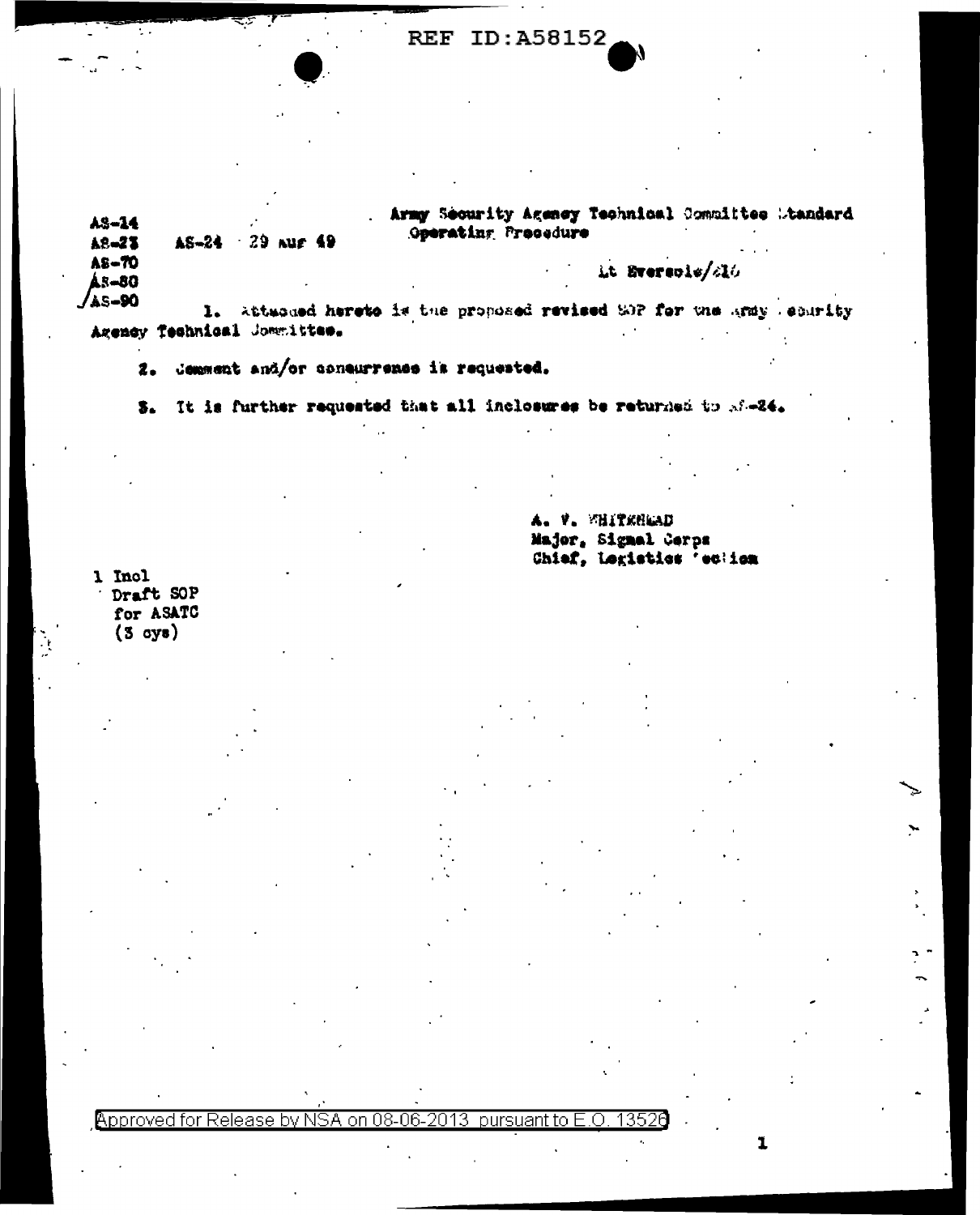#### THOORRASE6152 DARD OPEREE HG

FOR THE

## AREY SECURITY AGENCY TECHNICAL COMMITTEE

#### Section I

24 August 1949

n R

#### **ESTABLISHMENT**

### 1. Authority for Establishments

The Army Socurity Agency Technical Committee was officially established by General Order \$1, Subject: Establishment of the Army Security Agency Technical Committee, dated 8 January 1948, by authority vested in the Chief, Army Security Agency by HD Cir 126, Subject: Research and Development and Classification of Materiel, dated 17 Hay 1947. The Committee currently operates by authority of SR 705-5-1, Subject: Research and Development of Materiel, dated 17 March 1949 and subsequent pertinent directives as published.

#### Purpose: 2.

a. The Army Security Agency Technical Committee acts in an advisory capacity to the Chief, Army Security Agency and will consider and report upon such technical matters as he desires.

b. The Technical Committee system is used to effect coordination among the developing and using agencies during research, development, test, type classification, and procurement activities.

c. Obtaining expeditious consideration of the interests of all agencies of the Department of the Army, including the General Staff, U. S. Army, in accordance with their assigned authority and responsibilities, with the minimum of channelizing of routine and detailed communciations.

d. Establishing a unified system for recording research, development, and classification activities.

#### **Section II**

#### **ORGANIZATION**

#### 3. Chairmana

The Army Security Agency Technical Committee will function under the Chairmanship of the Deputy Chief, Army Security Agency, or as directed by the Chief, Army Security Agency,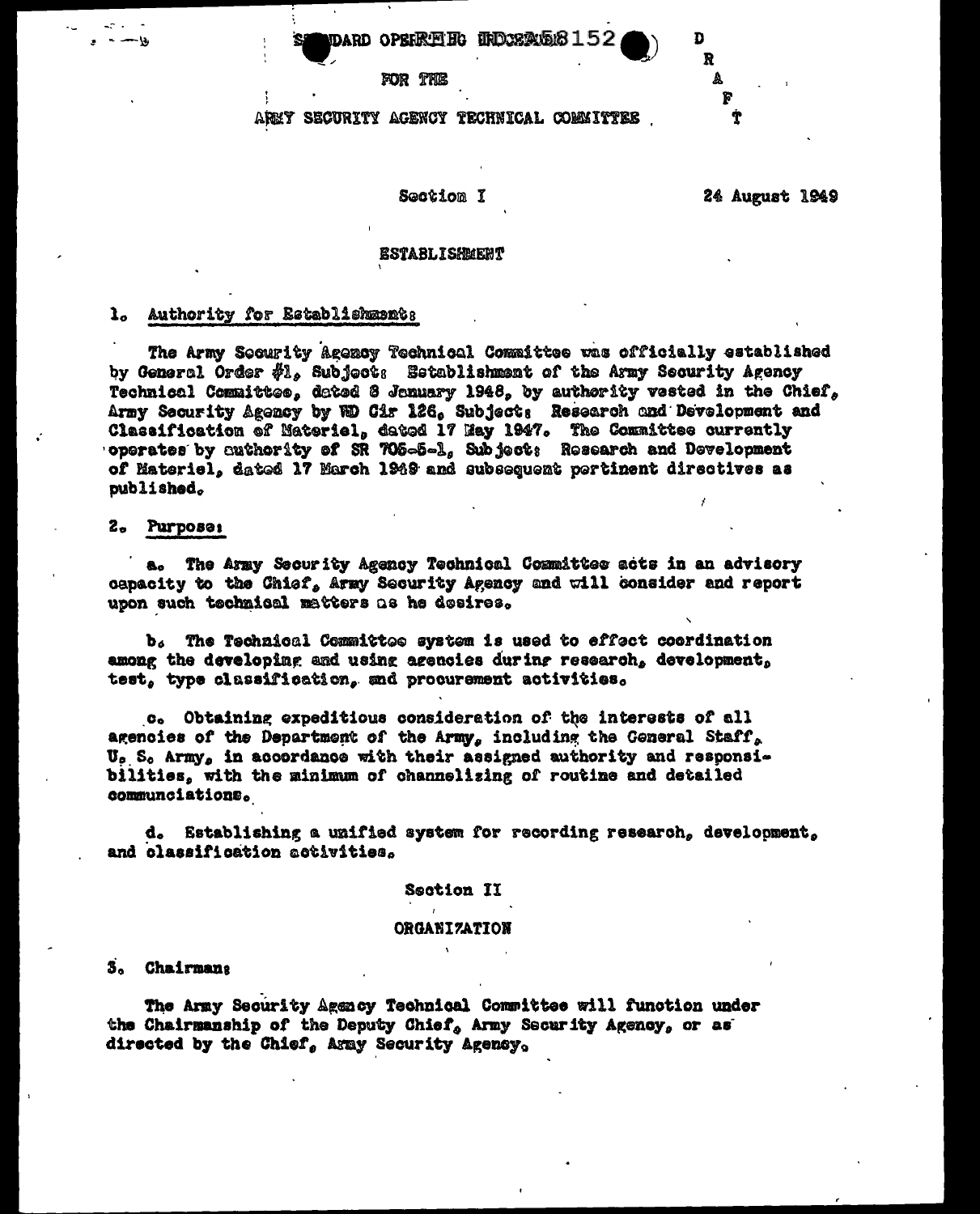

#### Assistant Chairman: 4.

In the absence of the Deputy Chief, the Chief, Logistics Section. Staff, will become acting chairman with the same authority and responsibilities as the chairman.

#### $5^{\circ}$ **Secretary:**

The Secretary is appointed by the Chief, Army Security Agency,

## 6. Membership:

a. The following principal and alternate membership from Army Security Agency is designated by the Chief, Army Security Agency, exceptions to be at the descretion of the Chairman, Army Security Agency Technical Committee:

- Special Assistant to the Chief. Army Security Agency, AS-14  $(1)$ Alternato - Assistant Chief, AS-16
- $(2)$ Chief, Plans and Operations Section. Staff. AS-23 Alternate - Assistant Chief, AS-23
- (3) Chief, Logistics Section, Staff, AS-24 Alternate - Assistant Chief, AS-24
- (4) Chief, Research and Development Division, AS-70 Alternate - Assistant Chief, AS-70
- (5) Chief, Security Division, AS-80 Alternate - Assistant Chief, AS-80.
- (6) Chief, Operations Division, AS-90 Alternate - Assistant Chief, AS-90

b. Membership from other developing and using agenoies of the Army will be designated by the heads of those agencies subject to the approval of the Chief, Army Security Agency.

c. Membership from the Departments of the Navy and Air Force will be designated by the heads of those Departments subject to the approval of the Chief, Army Security Agency.

d. Membership from the General Staff, U. S. Army will be designated by the Director of Logistics, General Staff, United States Army.

 $-2<sub>o</sub>$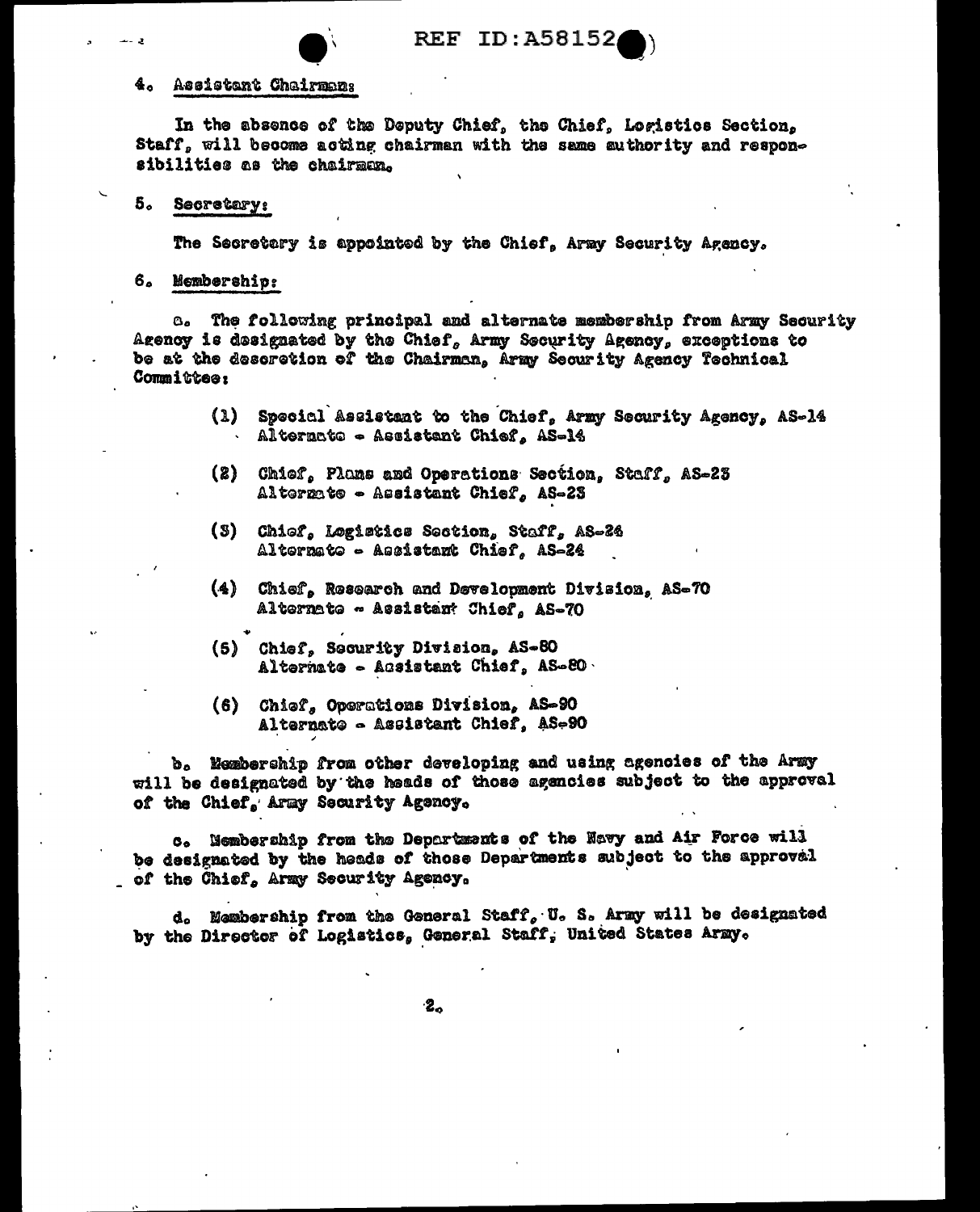**REF ID: A58152** 



## 7. Subcommittees:

Suboomaittoos as decued appropriate by the Chairman will be  $\mathbf{\omega}_{\mathbf{a}}$ established to offect efficient operation of the fechnical Committee. Requests for Exiberable on aubcommittees will be approved by the Chairman of the Technical Committee.

b. Subcompictes: have been established with chairmanship designated as follows

(1) Cryptographic Subcommitted (Chiof, Eloctromechanical Branch, Research and Davelopment Division)

(2) Ciphony, Cifer and Civiéion Subcommittee (Chiof, Ciphony, Cifex and Civision Brench, Resserch and Development Division)

(3) Ratercort and Direction Pindime Subcommittee (Chief, Intereest and D/F Branch, Research and Development Uivision)

(4) Cryptologie Subcommittee (Asst. Chief, Research and Development Divicion)

(5) Communicátions Subcommittee (Asst. Chief, Intercept Control Branch, Operations Division)

## Section III

## **MISSION**

8. Mission:

Technical Committee action will include:

- Establishment of technical requirements.  $\mathbf{a}$
- Approval of military characteristics and revisions thereof. ъ.
- Establichment of projects.  $\mathbf{G}_{\mathbf{G}}$
- d. Classification of materiel as to type.
- Cancellation of established projects.  $\boldsymbol{\omega}$ .
- ድ. Recording completion of research and development projects.

Conducting reviews of research and development project ę. priorities semi-annually.

> Recording of current security classification of materiel. ka.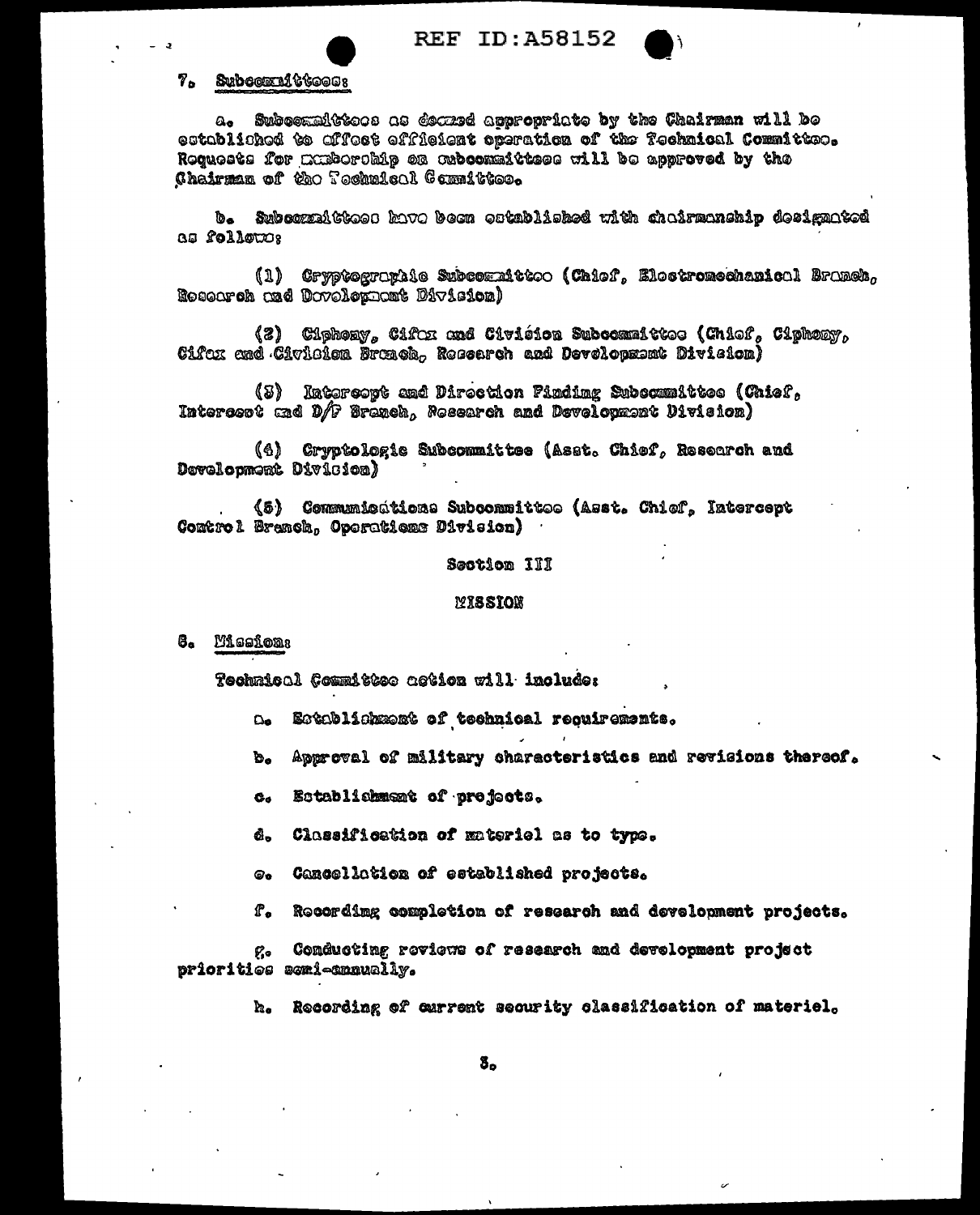Authorization of procurement for test purposes.  $\mathbf{L}$ 

j. Processing of procurencent programs for major items.

k. Consider and report on other such technical matters as the Chief, Army Security Agency may refor to this committee.

## Soction IV

### **AUTEORITY**

### $\mathbf{Q}_0$  Author 1273

The Arty Socurity Agency Technical Committee actsfor and by the authority of the Chief, Amy Security Agency. A designated represented tive of the Director of Loristics, GSUSA, acts for and by the authority of the Secretary of the Army.

#### Section V

#### **CHAIRMAN**

## 10. Duties:

Preside over meetings of the committee. a.

b. Exercise general control over the operation of the Technical Committee and subcommittees thereof, detailed control being exercised by the Assistant Chairman.

o. Approve dates of meetings, itens for the agenda, and the minutes of the meetings.

d. Approve requests for membership on the Committee and subcommittees.

e. Prescribe procedures for the operation of the Committee.

## Section VI

#### **SECRETARY**

## ll. Appointmont:

The Secretary will be appointed by the Chief, Army Security Agency and assigned to Logistics Section, Staff, AS-24.

12. Duties:

a. The Secretary of the Committee will assist the Chief, Logistics Section. Staff. in matters of research and development and perform such other duties as may be assigned by the Chief, Logistics Section, Staff.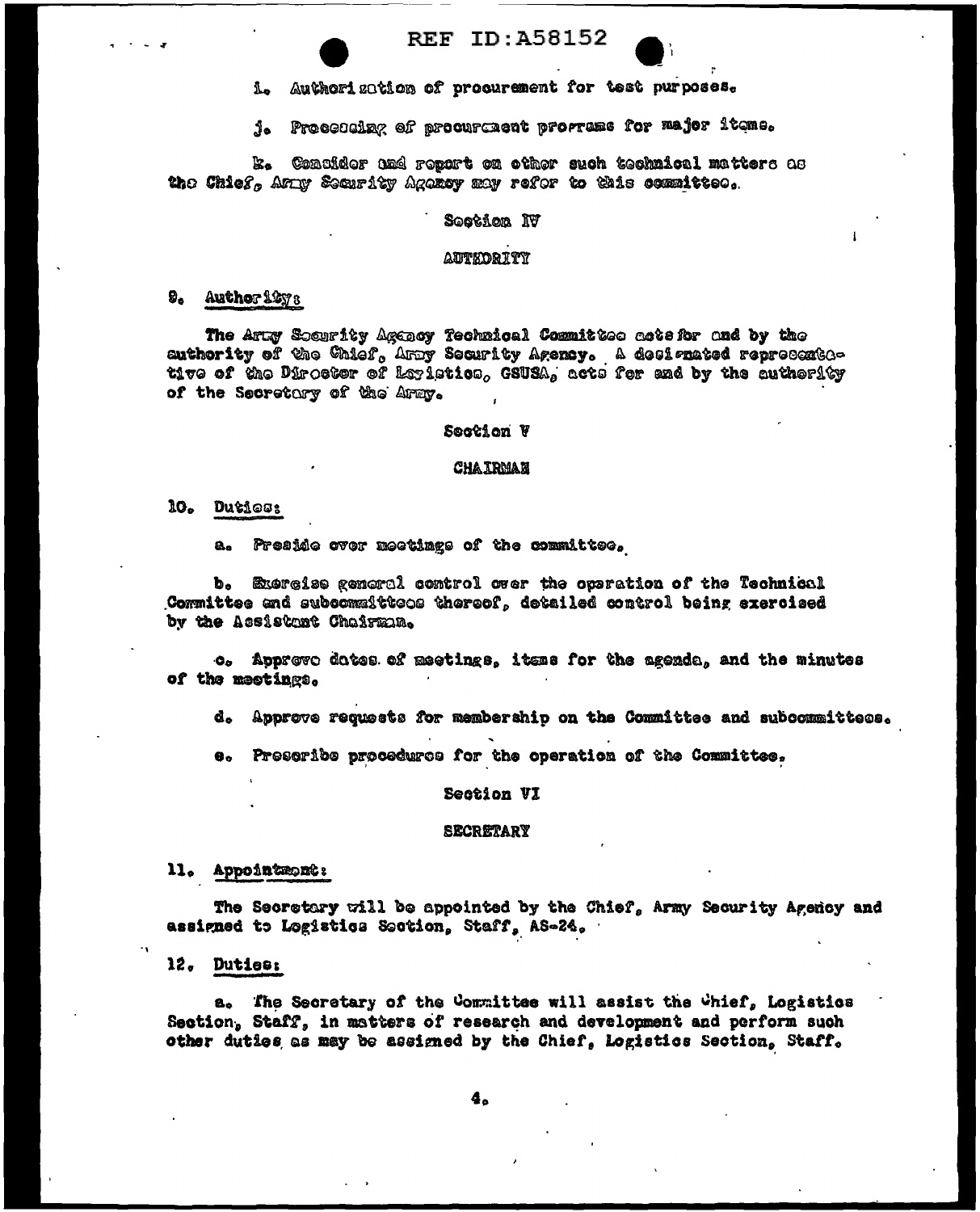b. In addition to be above the Secretary will be responsible for the following comininterative functions of the Committee under the supervision of the Chiof, Logistics Section, Staff;

(1) Uninternance of Committee files and records.

(2) Proseconing resussto for membership on the Technicel Cosmittee. and subcompitte and thereof.

(S) Discomination of portinent policies and procedures of the Committee to interested agencies and individuals.

(4) Rossmanding the date and plase of mortings.

(S) Distribution of the notification of and agenda to meetimgs ton (10) working days in advence of the date enorgyed by the Chairman.

(6) Assist the Chairman in conduction of the meetings.

(7) Properation of record copies of all items approved by the Committee.

(e) Proporation and distribution of the minutes of the meeting.

(9) Preparation of correspondence pertaining to the operation of the Committees.

(10) Aid the subcommittees in proparation of revorts so for as format med policy in involved.

(11) Disagmin tion to A5-62 and A5-25 of actions taken by the Committee pertiment to those activities.

#### Section VII

#### **SUBCOMMITTEES**

## 13. Establishmont:

· Subcommittees of the Army Security Agency Tochnical Committee will be established by the Chairman of the Technical Committee to effect efficient cooration. Chairmon of current subcommittees will be as indicated by Soction II and organization of subcommittees established in the future will be as directed by the Chairman, Army Security Agency Technical Committee.

## 14. Operation:

The subcommittess will function under the direct supervision of the chairman of the subcommittee and be responsible to the Chairman of the Army Security Agency Technical Committee. The subcommittee chairmen may consult the Assistant Chairman or Secretary on problems arising within the subcommittee. The Chairman of the Technical Committee may be contacted directly; however, this action should be kept to a minimum.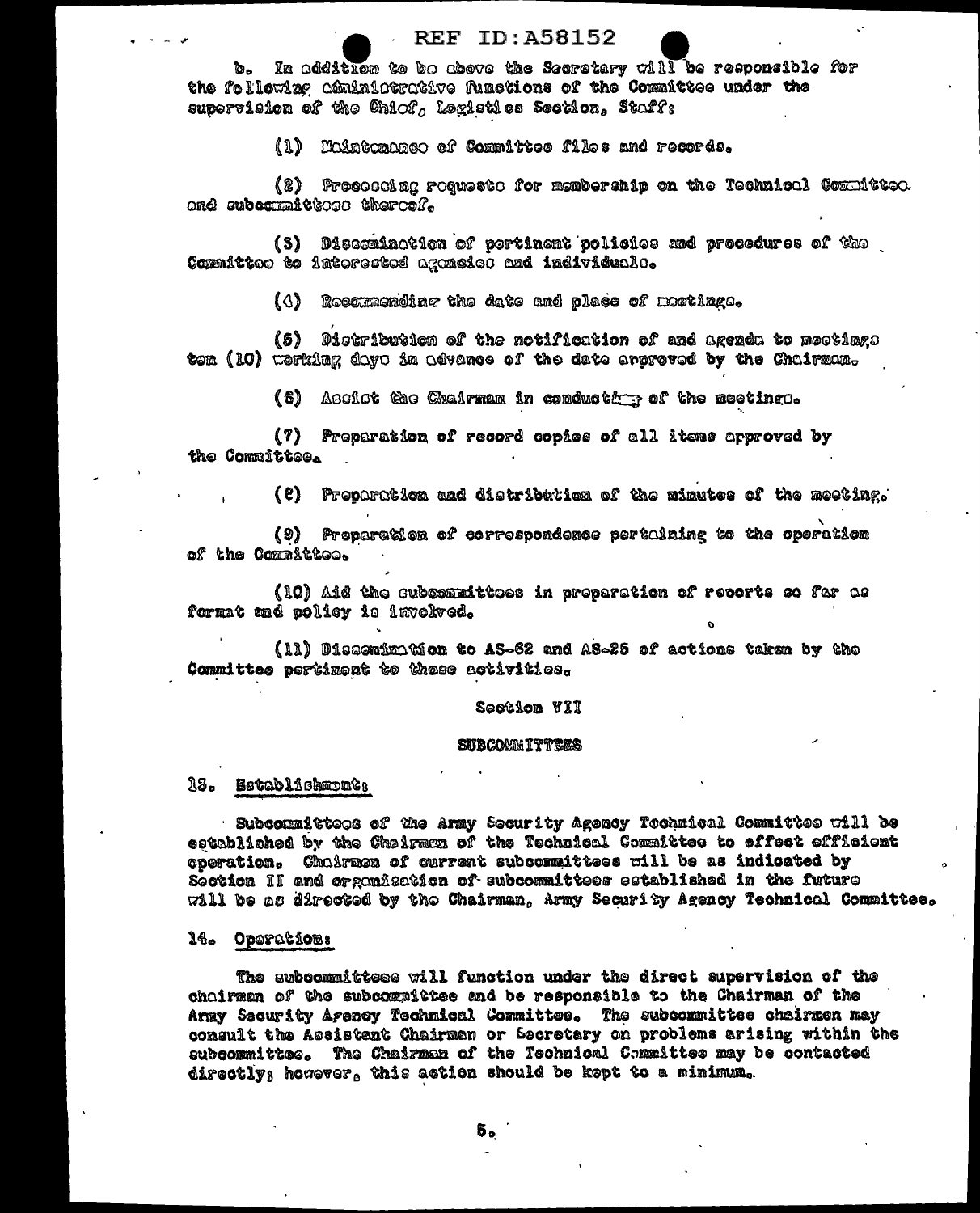#### $15<sub>o</sub>$ Punctiones

Subcompittoes will compider and render reports on such matters as may be referred to them by the Chief, Army Security Agenoy through the Secretary of the Tochmical Committee.

#### 16. **Channelos**

The sutherized chanzels for matters requiring Technical Committee action is through commad channels to the Chief, Army Security Agency, who will refer approved items to the Secretary, Army Security Agency Technical Comaittes, who will forward the item to the appropriate subcommittee for action. In mo event will subcommittees take action on items received through other than authorized channels. In the event items are referred to a subcommittee through improper channels it will be forwarded without delay to the Chief, Army Security Arency for anpropriate action.

## 17. Coordination:

Coordination is the responsibility of the chairmen of the subcommittees and direct shammals are authorized for this purpose. Nowever, the Chairman of the Technical Committee will be informed of all actions taken and results obtained in this respect through the Secretary. Coordination will be affected with all probable interested and using agenoiss and written evidence of this coordination will be submitted to the Secretary when items are forwarded for formal Technical Committee action. Items will also be coordinated with the Chiefe of AS-14, AS-23, AS-24, AS-70, AS-80, and AS-90 prior to submission to the Secretary for formal Technical Committee action. If such coordination results in disagresments, subcommittee chairmen will make overy effort to resolve the Cifference by direct and expeditious contact. In the event agreement cannet be secured that information shall be furnished in order that a decision can bo made as to whether the report should be submitted to the Army Security Agency Technical Committee in the face of the disagreement or further effort be made to obtain agreement. Concurrence by the Chief, Logistics Section, Staff, will be obtained last and this concurrence will indicate appropriateness for final processing by the Secretary.

#### 18. Subcommittee Reporte:

Subcownittee reports and military characteristics may be presented at the Technical Committee meeting by any designated member of the appropriate subcommittee and are considered to be drafts subject to change up to and during the Committee meeting. They become firm record documents only when the Technical Committee has reached a final decision as to wording and has taken formal astion to approve such items. Orafts of subcommittee reports will follow the outline and format prescribed by the Chairman of the Technical Committee and advice concerning the outline of the appropriate format will be obtained from the Secretary. Subcommittees will be guided by SR-705-5-1 and ether pertiment regulations and directives in preparation of reports.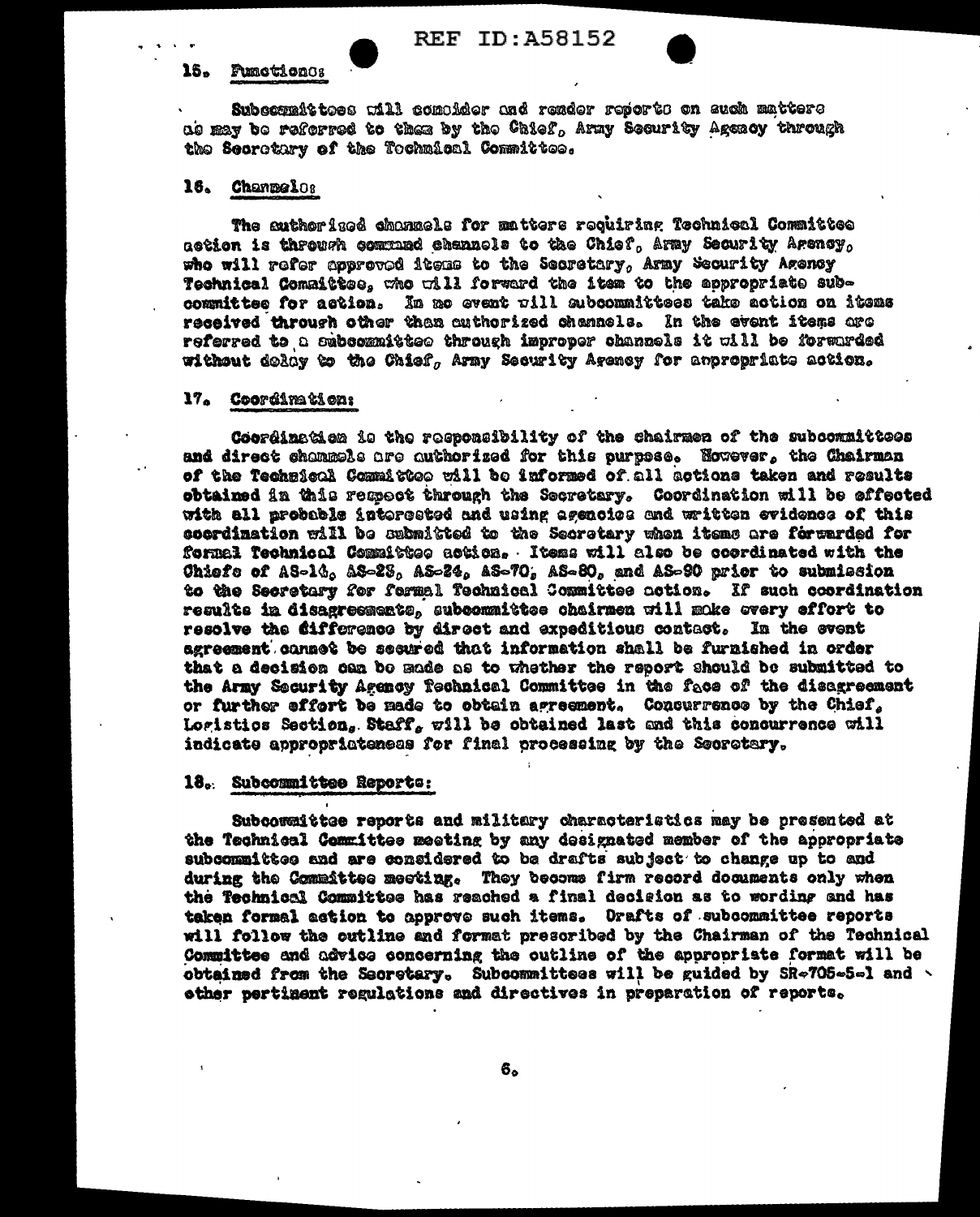## 19. Wilitary Characteristics:

Military characteristics referred to a subcommittee for action will be reviewed for proper format and completeness. All pertinent information required by the prescribed format will be included. This will usually entail consultation with the requesting agency. This consultation will ascertain with reasonable certainty that the item for which the statement is being formulated will fully utilise the latest expected advances in science with due consideration of current industrial techniques and potential capacity for production mecessary to meet quantity requirements.

#### Section VIII

### **OPERATION**

## 20. Meetings:

The Army Security Arency Technical Committee will meet at the call of the Chairman on any Friday at 1015 hours as frequently as deemed appropriate and at such place and date as may be designated by the notification. Copies of the notification will be forwarded to all members and other interested individuals and agencies in time to be received at least ten (10) working days prior to the date of the meeting. Only in cases of extrame urrency will items be presented at a Technical Committee meeting that have not been in circulation for coordination at least ten (10) working days. The notification will contain a listing of all items on the agenda and draft copies of these items, security permitting. Items with Top Secret code word classification will not be distributed with the notification or minutes but will be distributed at the meeting and if necessary, may be had prior to the meeting by special request to the Secretary. Record copies of such reports will be distributed only to those who require them and will be distributed separately from the minutes.

## 21. Attendance:

Members and observers attending meetings will be required to sign an attendance sheet prior to the formal opening of the meeting. Items on the agenda will be presented by the individual designated by the notification or by an alternate authorized by the Chairman.

a. Members from the Department of the Navy and the Department of the Air Force may be as full members on actions involving projects of joint interest or involving common use material.

b. The General Staff representative attends all meetings in order to reduce the necessity of channelizing individual and detailed action through the General Staff and to provide suidance and unity of action at the operating level on Department of the Army policy and overall programming of activities.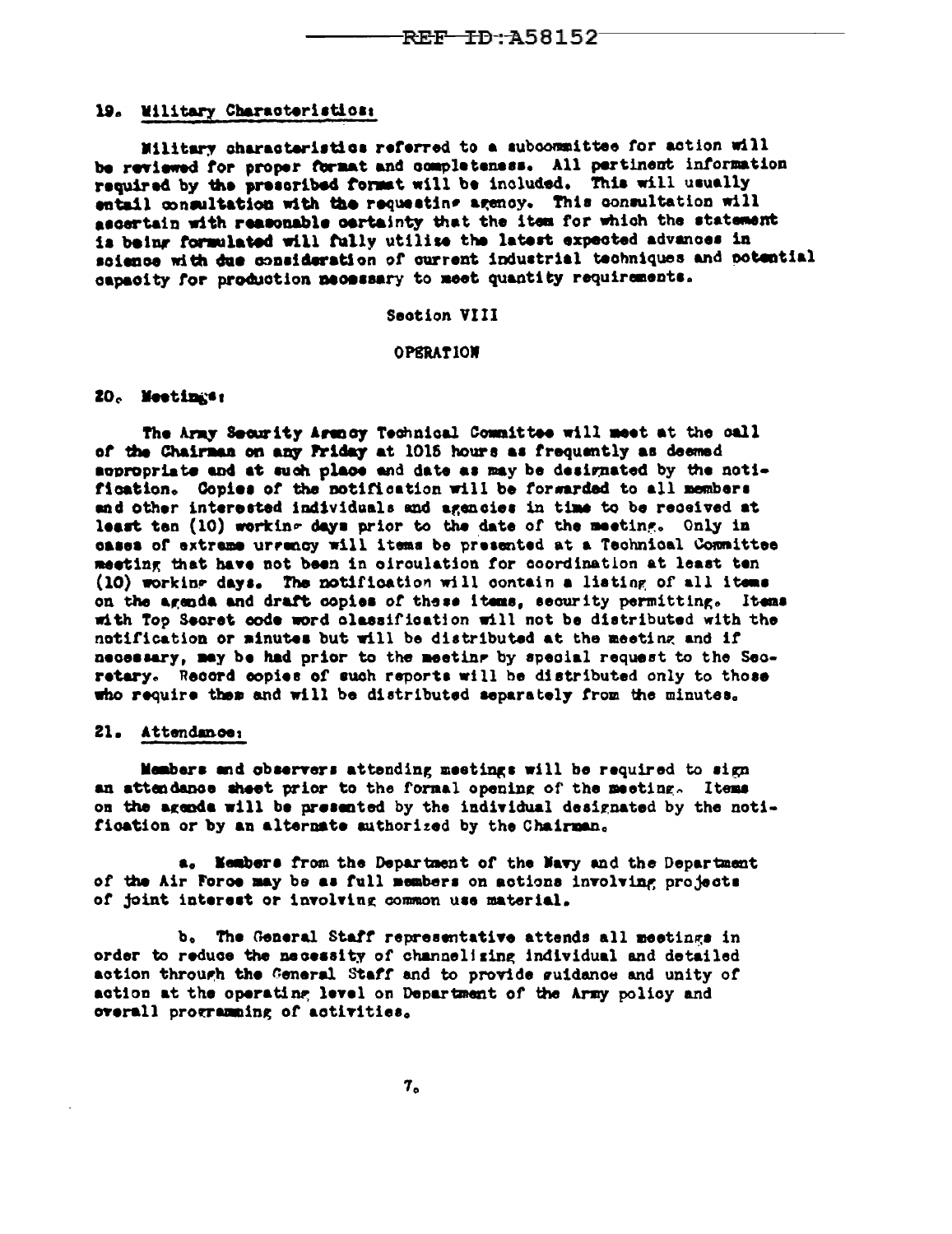o. Mumber. from other developing agencies within the Department of the Army attend such meetings as they consider appropriate. In the event items on the agenda are of interest to an agency and no representative will be present at the meeting, the appropriate member should contact the Secretary and indicate such interest and concurrence in any action the Committee might take.

#### 22. Approval of actions:

After each item is presented members will be afforded the opportunity to voice any objection they might have to the item or to present a minority report. The signature or concurrence of any agency representative to a formal report of the Technical Committee on a matter of interest to his agency signifies concurrence of his agency in the proposed action. Nonparticipation by a committee member after he has been given due notice and opportunity to participate, will indicate that his agency has no interest in the matters to be acted upon and that approval by the agency he represents will not be required. Won-concurrence will be indicated only by the filing of a minority report.

#### 23. Non-concurrence:

In the event there is a disagreement in Committee action on a matter before the Committee the Chairman may withdraw the matter and attempt to resolve the difference by direct, expeditious, and informal contact with the chief of the other agency or agencies concerned. In the event an agreement is secured, the report will be referred back to the Technical Committee for record of agreement. In the event an agreement cannot be secured, the Chief, Army Security Agency will refer the complete report, with minority reports, together with his recommendations, to the General Staff, United States Army for decision. Technical Committee action is not considered as final on an item requiring approval by higher authority until approval by the General Staff, United States Army has been granted. Approval of a Committee recommendation by the General Staff member of the Committee will be for and by the authority of the Secretary of the Army.

### 24. Momoranda for Record:

Items for record only will be presented by the Chairman or by a designated alternate. Concurrence of the Committee in the inclusion of these items in the Committee records will be assumed unless specific comments or objections are presented in connection therewith prior to or during the meeting.

### 25. Record Copies and Minutes:

Minutes of the meeting and record copies of items presented will be propared and distributed as soon as practical after the meeting.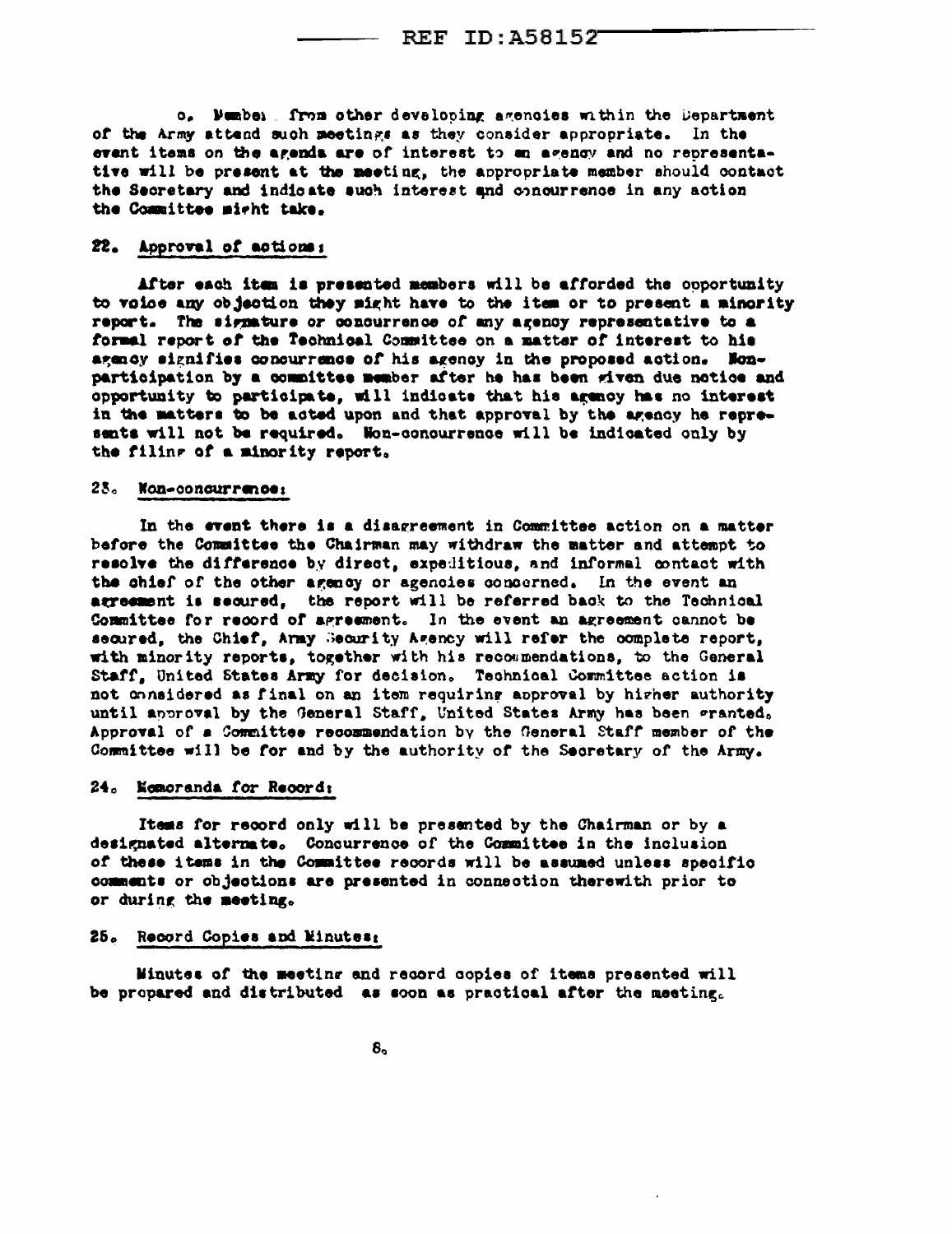**REE LD : A58152** 

## **SECURITY MEASTRES**

## 26. Clearances

All members of the Army Security Agency Technical Committee and their alternates and any chearvers who attend meetings of the Committee will have a cryptographic clearance is accordance with the provision of AGO letter. file AGAO-S-B-M-311.5 (16 Sep 46), Subject: Clearance of Personnel for Cryptographic Duties, dated 18 September 1946. When a member or alternate desires that a special coserver or other interested personnel accompany him to a meeting he will contact the Secretary who will make the necessary arrangements. Exceptions to the above will be by specific approval of the Chairman in each case.

### 27. Types of Meetings:

Meetings will be of two general types. "Unlimited" and "Limited" and will be held on separate dates. Items of general interest will be considered at the unlimited meetings and items of interest only to Army Security Agency and possibly the United States Air Force and Navy will be considered at limited meetings.

#### 28. Ceneral Security:

Provisions of AR-380-5 and 380-10 will apply in all events.

#### Section X

#### **ANNEXES**

I. Format for initiation of research and development projects, adoption of military characteristics and/or authorization for procurement of development type items.

2. Format for classification as to type of materiel (Standard, Limited Standard, or Substitute Standard).

3. Format for classification of an item as obsolete type.

4. Format for review of research and development projects.

5. Format for preparation of kilitary Characteristics for Cryptologic equipment.

 $9<sub>o</sub>$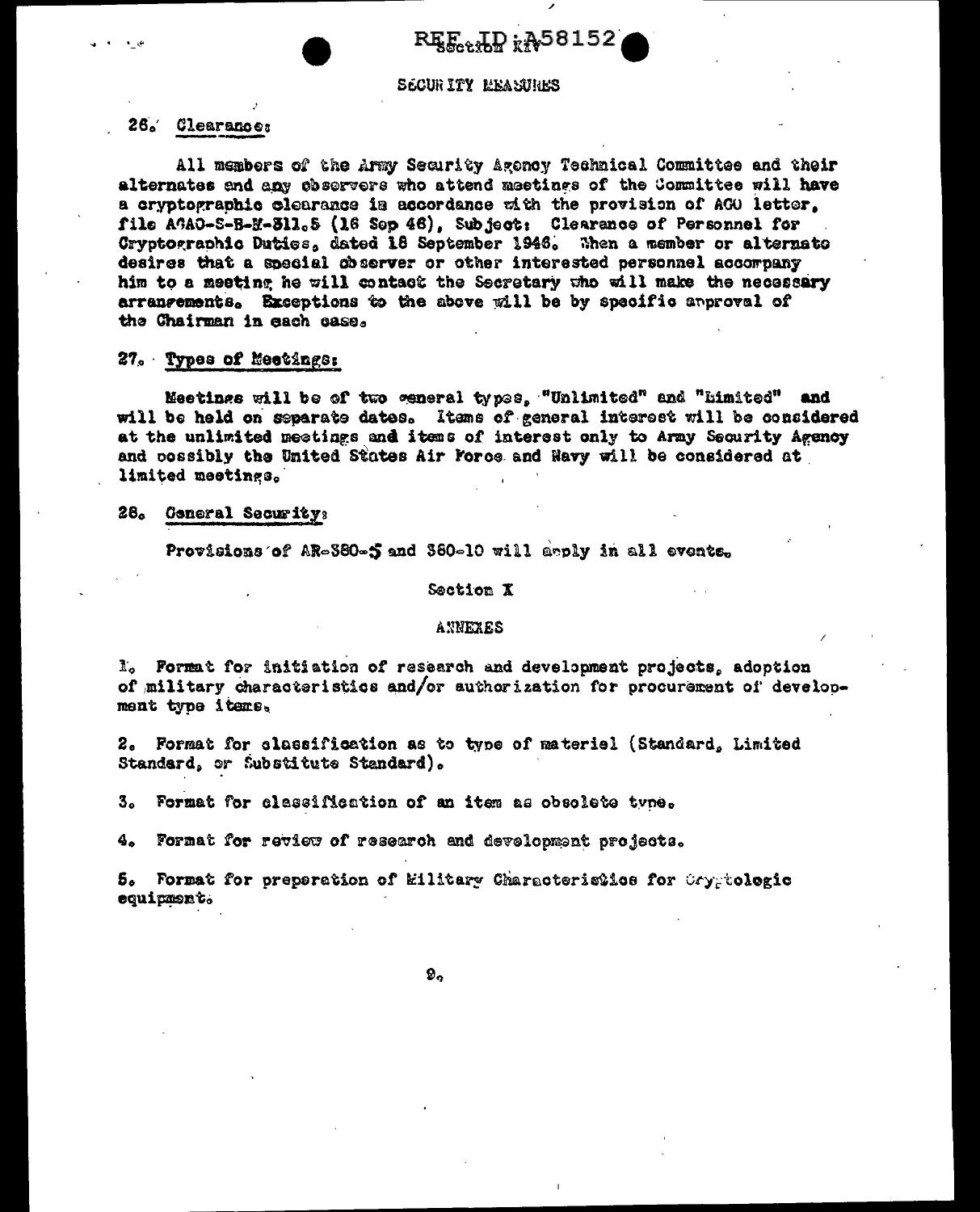D.

 $\mathbf R$ 

A

Ť

DEPARTMENT OF THE ARKY **BRADQUARTERS ARKY SECURITY AGENCY** RASHINGTON 25, D. C.

## ANKEX  $#1$

 $1704 \#$ 

SUBCOMMITTEE REPORT FOR TRE ARMY SECURITY AGENCY TECHNICAL COMMITTEE

- SUBJECT: Pormat to be used for the Adoption of Military Characteristics, the Initiations of a Research and Development Project, and/or Procurement of Development Type Item
- 1. REPERENCES:

List all pertinent references.

- 2. DISCUSSION:
	- a. Agencies concerned;
		- (1) Cognizant Agency:
		- (2) Directing Agency:
		- (3) Requesting Agency:
		- $(4)$  Participating Agency:
		- (5) Coordinating and/or proposed using Agencies:
		- (6) Other Probable Interested Agencies:
	- b. Requirement and/or Justification for the Research or Item

# to be Developed:

Explain fully why the project is being established, and what military need this item of equipment will fill.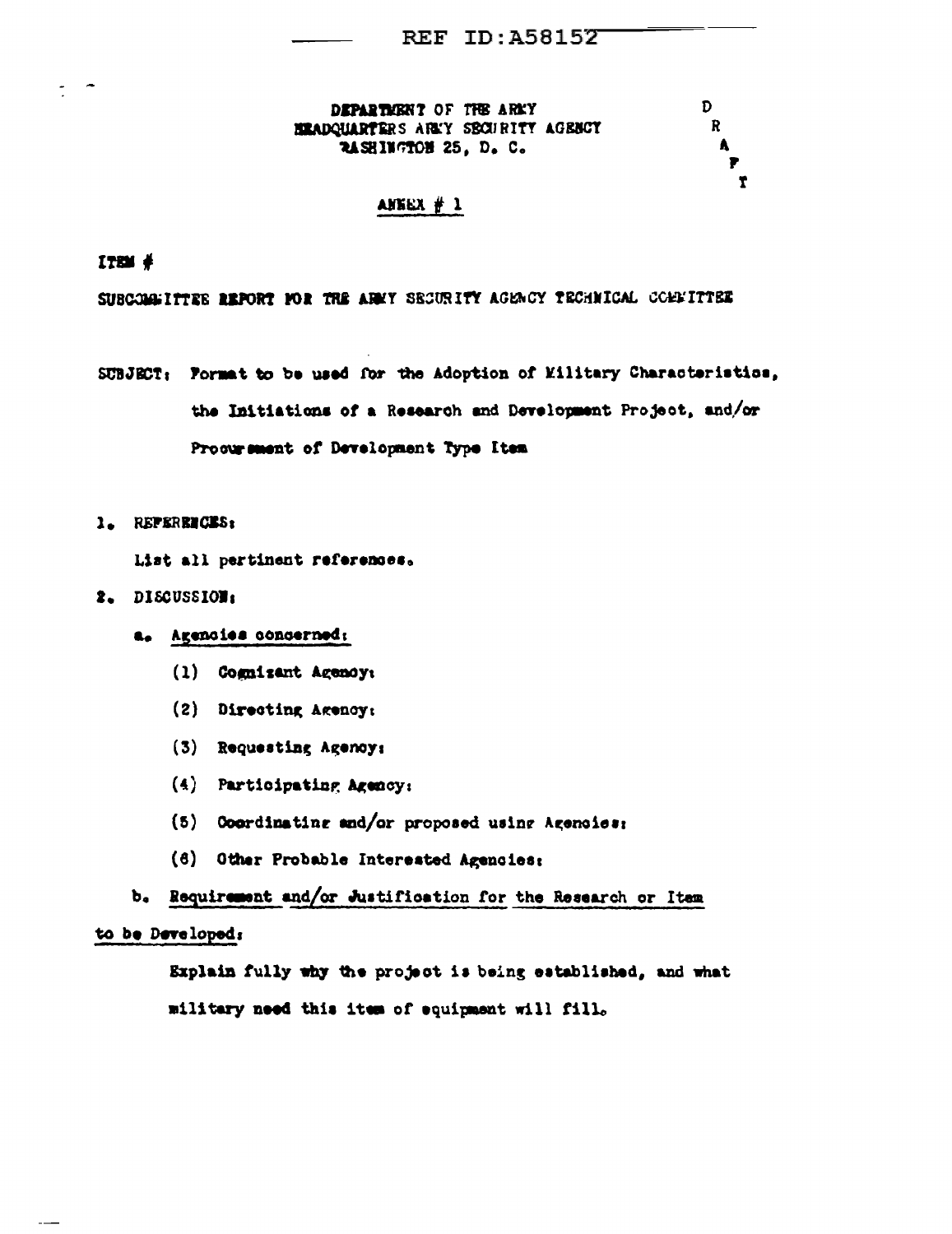o. Description:

A brief semi-technical description of the equipment and objective,

d. Related Projects and/or Material:

List any existing material or material now under development that is directly related to the subject development.

e. Development History and Status:

A statement as to what progress has already been made and present status of the research and/or development.

# f. Proposed Development:

- (1) Justification for the priority recommended.
- (2) Anticipated dates of initiation and completion of work on project.
- (3) Estimate cost of project by fiscal year.
- (4) Plan of action in conducting the project.
- (5) Information as to the number of engineering and service test models which will be required.

# g. Security Classification;

- (1) RESTRICTED, CONFIDENTIAL, SECRET, or TOP SECRET.
- (2) Requirement for crypto clearance.

# 3. RECOMMENDATIONS:

- a. Project title and project number.
- b. Action desired on the project such as authority to initiate.
- c. Priority to be assimed the project.
- d. Neme of the item on which action is desired.
- $\bullet$ . Action desired on the item, such as adoption of military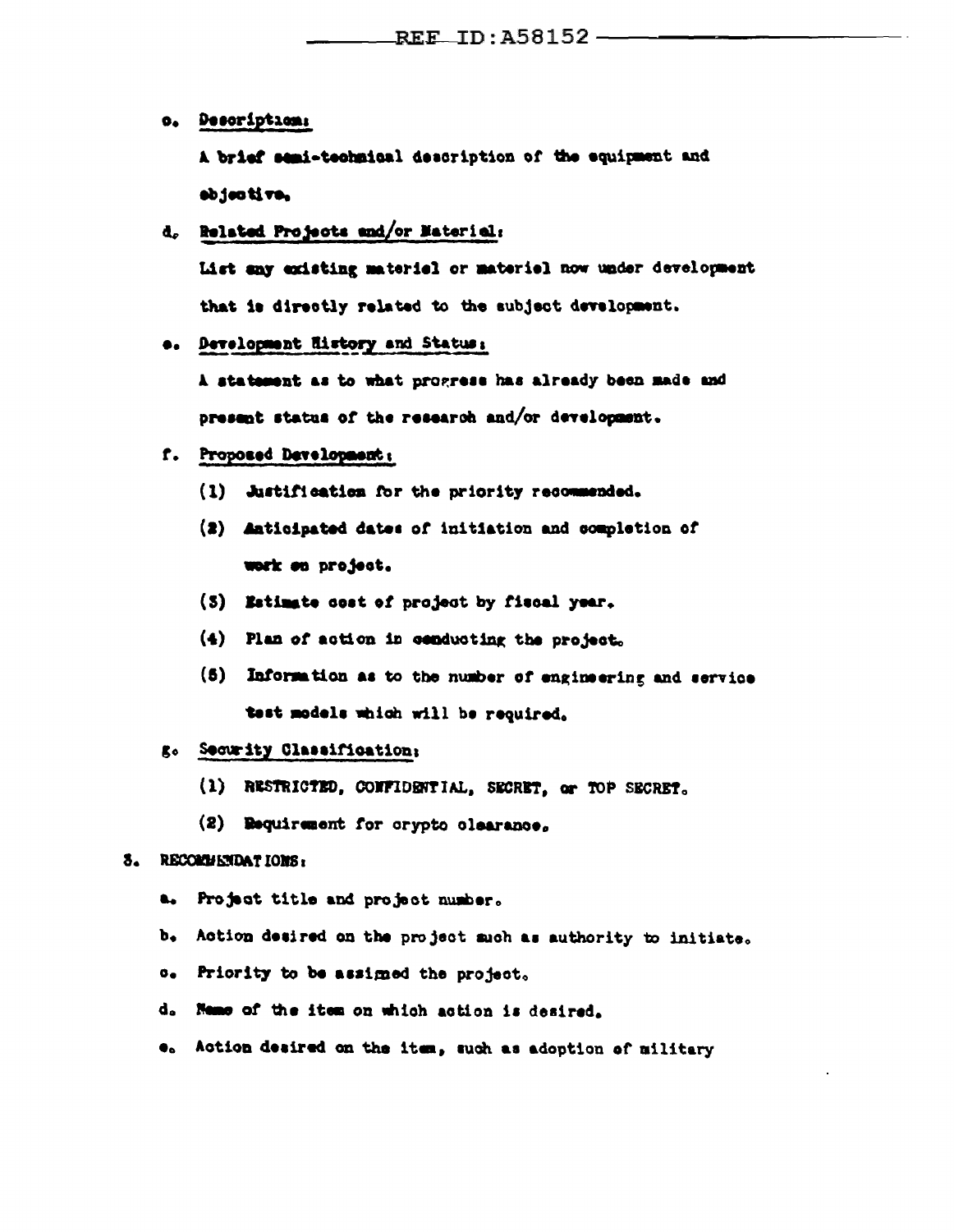characteristics or authorization for procurement of a

development type,

- f. RDB master plan technical objective.
- 4. EXHIBITS:

List.

5. COORDINATION:

Coordination was accomplished with the following agencies:

Agency

 $\bullet$ 

Representative and Title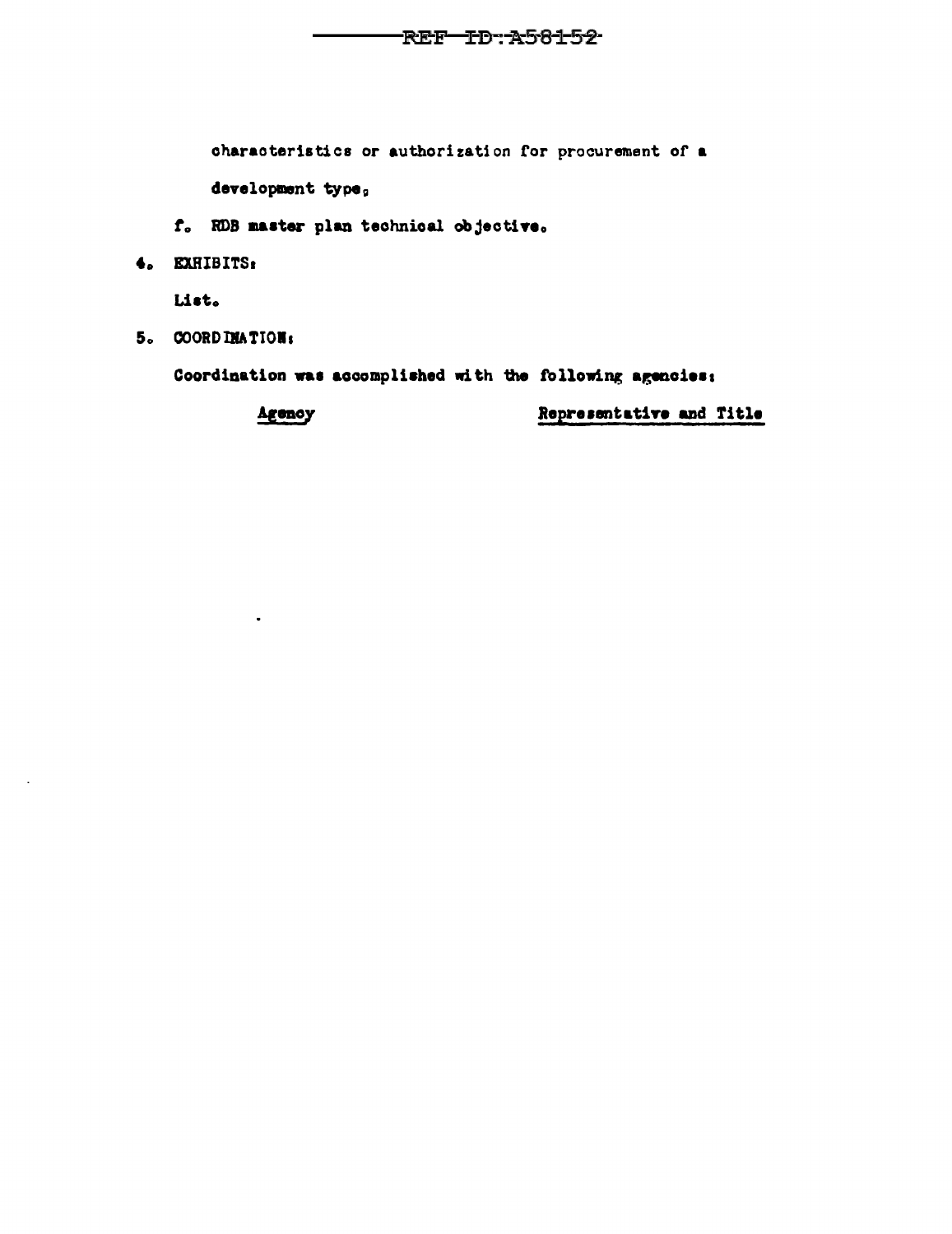DEPARTMENT OF THE ARMY **BRADQUARTERS ARMY SECURITY AGENCY MEIEDE 25, D. C.** 

D.  $\mathbf{R}$  $\mathbf{A}$ P Ŧ

## $\triangle$ **SNEX**  $\neq$  2

ITIN  $\ddagger$ 

 $\ddot{\phantom{0}}$ 

SUBCOMMITTEE REPORT FOR THE AHNY SECURITY AGENCY TECHNICAL COMMITTEE

- SUBJECT: Formut to be Used in Classification or Reclassification of Equipment as to Type for Use by the Army
- 1. REPERENCES:

List all pertinent references.

- $2.0133J3J0J<sub>1</sub>$ 
	- a. Agencies Concerned:
		- (1) Using Agencies:
		- (2) Other Probable Interested Agencies:
	- b. Purpose of Item:
	- o. Description:

A brief semi-technical description of the equipment.

- d. Related Materiel:
	- (1) Materiel used in conjunction with item.
	- (2) Nature of improvement of item over existing materiel for same or similar purposes.
	- (3) Existing items which must be modified and new items which must be classified before issue of the item can be accomplished.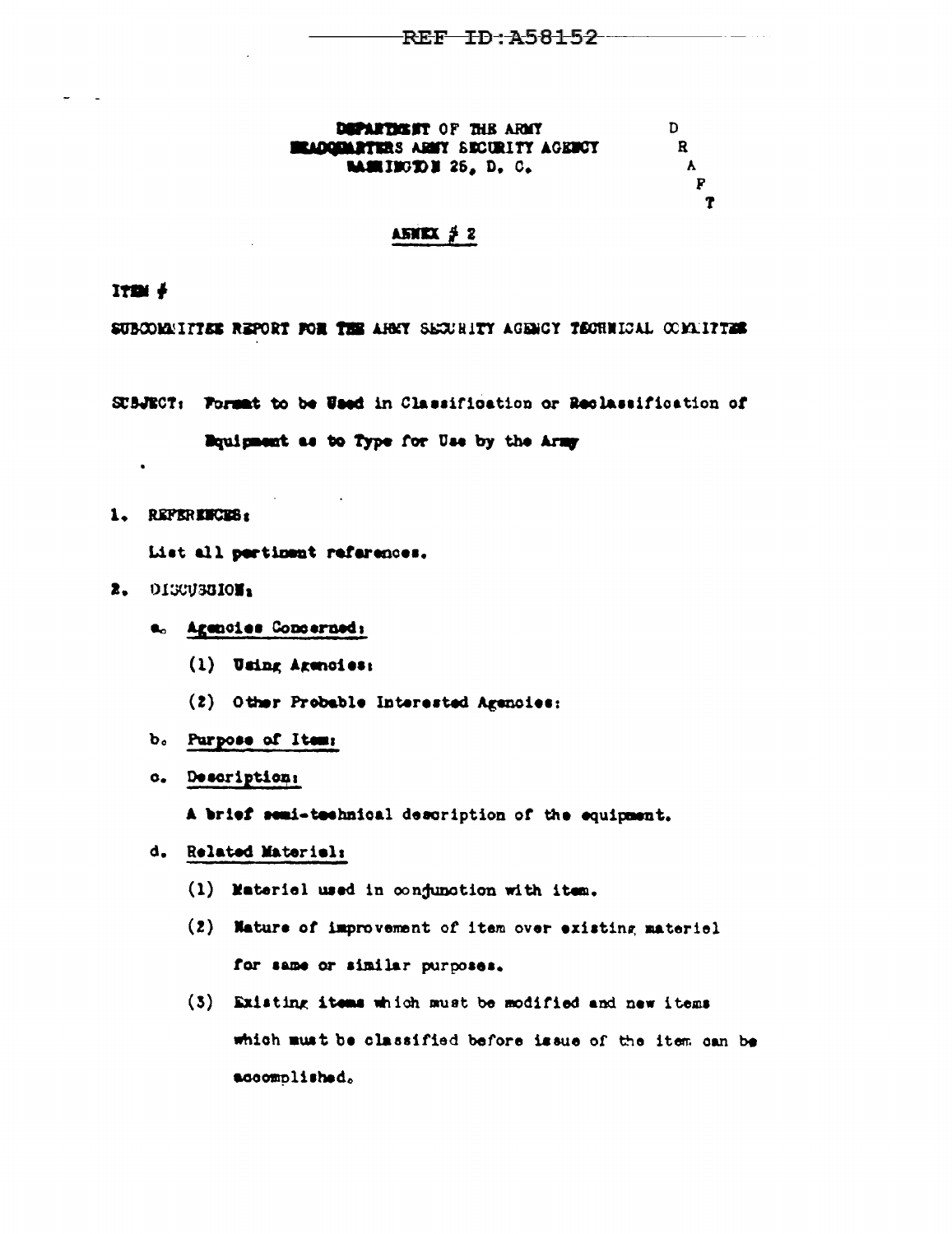- (4) The stock status of the item being replaced or superseded, the advisability of complete replacement by the new item and the recommended objective date.
- e. Whether Item is:
	- (1) New type.
	- (2) Improvement, replacement, or supplement to an existing classified type.

#### PERTINENT DATA: Ъ.

- a. Erpendability.
- b. Estimated unit cost in quantity procurement, and comparison with cost of the item being replaced.
- o. Whether the item meets all approved military characteristics. and if not, in what respects it is lacking
- d. Humber of units procured, on hand, and on outstanding contracts.
- e. Thether the item is intended for immediate procurement, future procurement, or as funds become available.
- f. Availability of funds. (If intended for immediate procurement)
- r. Thether sufficient facilities exist for peacetime and wartime production. Data will indicate whether the characteristics of the item are such as to restrict its procurement to one source of supply, whether production by Government facilities only is contemplated, and whether procurement of the item will complicate or interfere with the procurement of other items already classified.
- h. Whether the design insured maximum interchangeability of parts and is suitable for mass production. Whether this information is based on a specific procurement planning study or a specific study of producibility.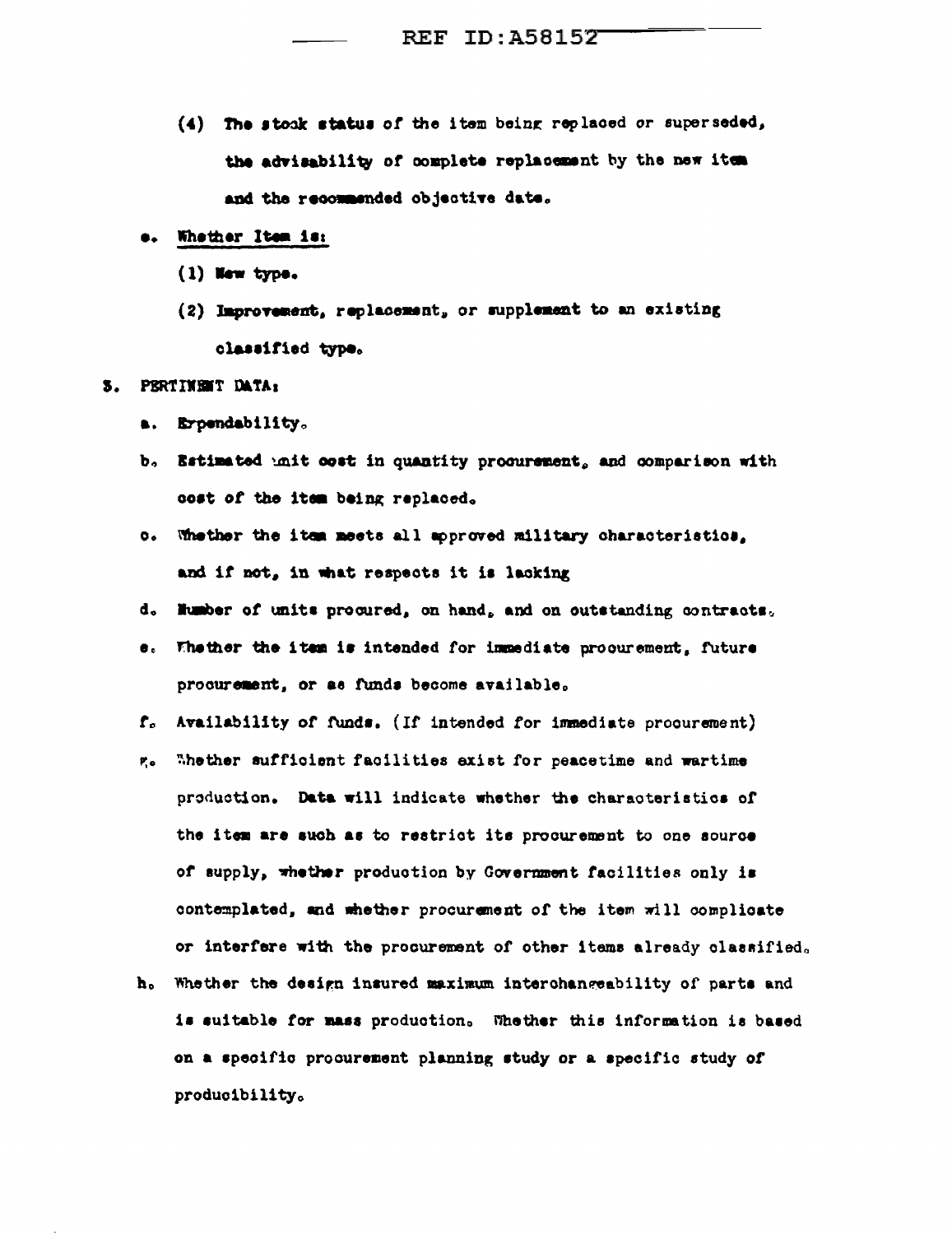# **REF ID: A58152** Ac and eritical materials in ai

Aficant quantities

- are required based on current lists published by Strategic **Faterials Committee, Munitions Board, whether maximum practicable** use of nonstrategic and noncritical domestic materials has been accomplished, and whether alternate designs have been prepared utilizing noncritical and nonstrategic materials.
- Any special stops necessary to train specialists in use of the j. item or to implement training of using troops, and number and types of specialists required to operate or use the item.
- $\mathbf{k}$ . Whether training and maintenance literature for the item is available, in preparation, or will be required.
- $1<sub>0</sub>$ Security classification.
- Whether or not the item is air transportable, either intact or in m. dismantled units; in what phase of operations it will be transported by air; statement that the item complies with current directives on air transportability; and a statement that the tie-down points are satisfactory and that a description of these tie-down points will be included in pertinent manuals.

## RECOMMENDATIONS:

 $1<sub>o</sub>$ 

What strat

The Subcommittee recommends:

- Item name. А.
- $\mathbf{b}_\alpha$ Particular classification desired (with present classification).
- If replacing or supplementing an adopted item, recommendation  $\circ$ . as to type classification of that item.
- The closing or continuance of the project if the item evolved d. from a development project.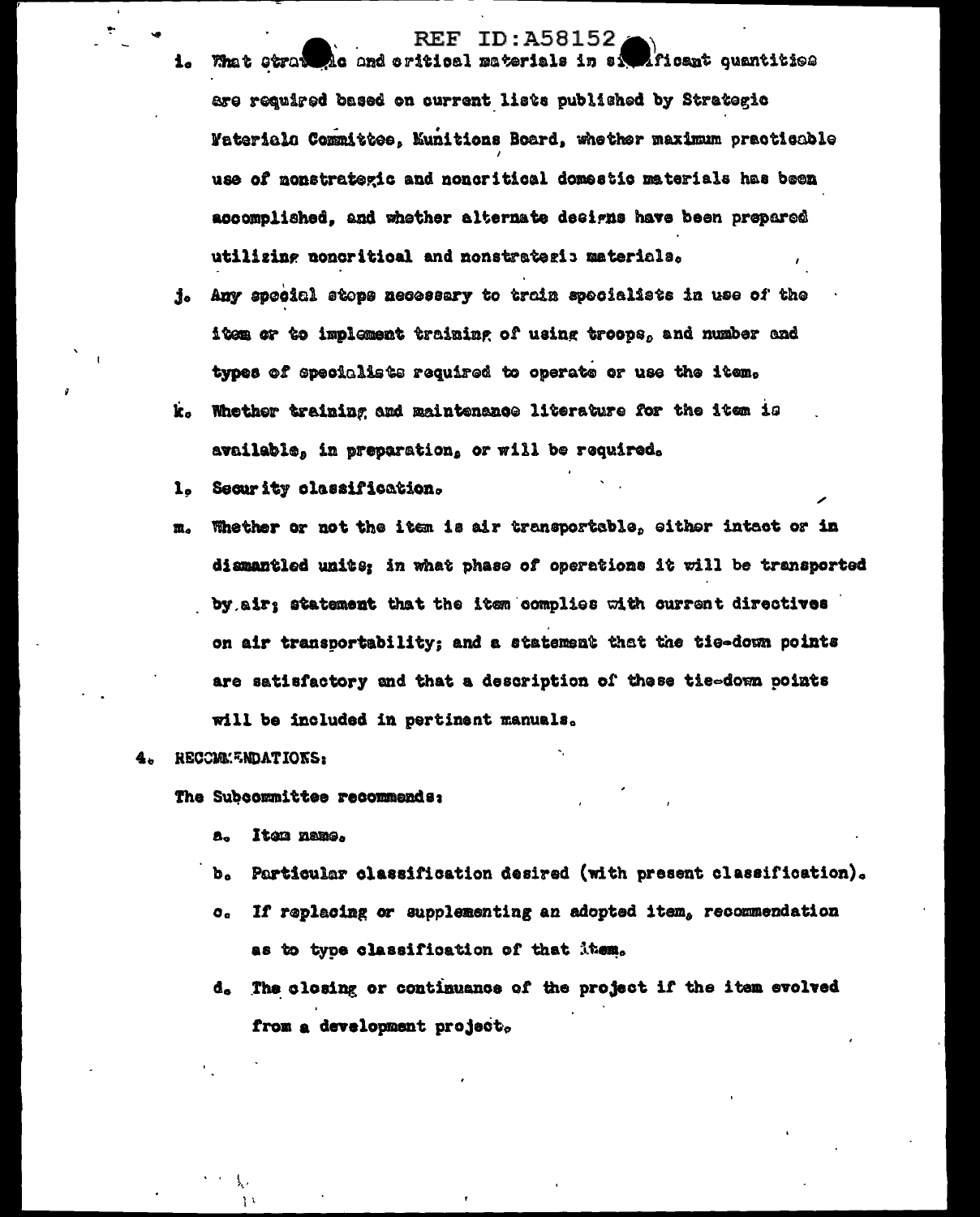- e. Areney er agencies to be charged with the preparation of specifications, the determination of requirements, the provision of funds, purchase, inspection, storage, issue and maintenance of the item.
- f. Initial consumption rate or replacement factor as derived. in accordance with Department of the Army instructions.
- $e_0$  Supply class for issue (i.e., I, II, III, IV, or V).
- h. Initial basis of issue for Class II item (for procurement planning purposes).
- i. Initial quantities for Class IV items. A basis for these quantities is the distribution to appropriate units or overses commands, or units or commands operating under the direct command of the chief of the using agency.
- 5. EXHIBITS:

List

6. COORDINATION:

Coordination was accomplished with the following agencies:

Areney Representative and Title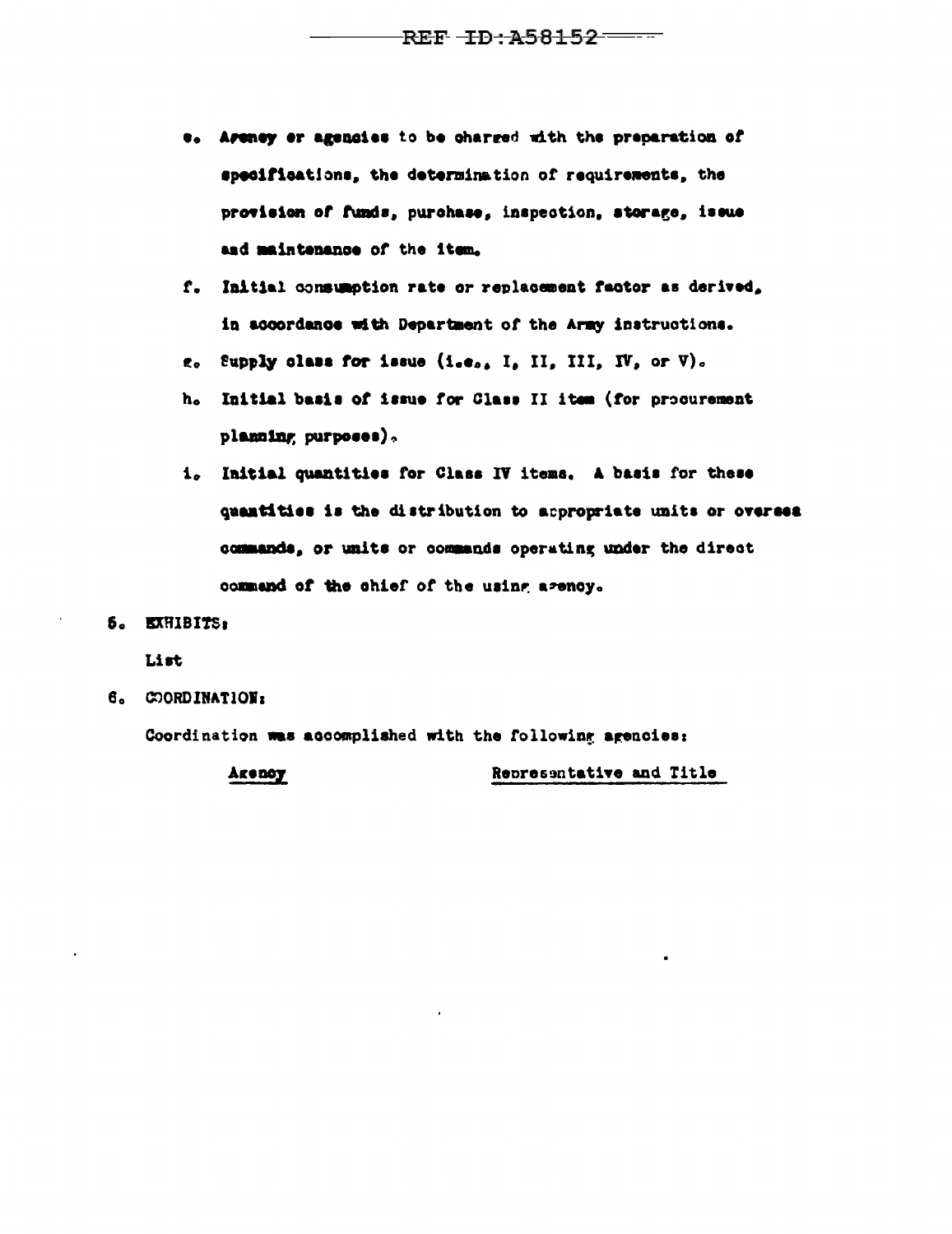O

R

P

DEPARTMENT OF THE ARMY EEADQUARTERS ARMY SECURITY AGENCY **WASHINGTON 25, D, C,** 

# ANNEX  $\frac{A}{I}$  3

ITEM #

k Fight

SUBCOMMITTEE REFORT FOR THE ARMY SECURITY AGENCY TECHNICAL COMMITTEE

SUBJECT: Format to be Used in Classification of Equipment as

Obsolete Type

 $\mathbf{1}_{\bullet}$ REFERZNCES:

List. all pertinent references.

- 2. DISCUSSIONs
	- a. Agencies Concerned:
		- (1) Using Agency:
		- (2) Other Probable Interested Agencies;
	- b. Descriptions

A brief semi-technical description of the equipment.

- c. Reason for Reclassification:
- d. Related and Replacement Items Including:
	- (1) Name of item.
	- (2) Development status or classification.

#### PERTINENT DATA:  $3<sub>o</sub>$

- a. Unit cost of Replacement Items:
- b. Stock Status and Availability of Replacement Items:
- Availability of Funds for Procurement of Replacement Items:  $\mathbf{o}_{\mathbf{v}}$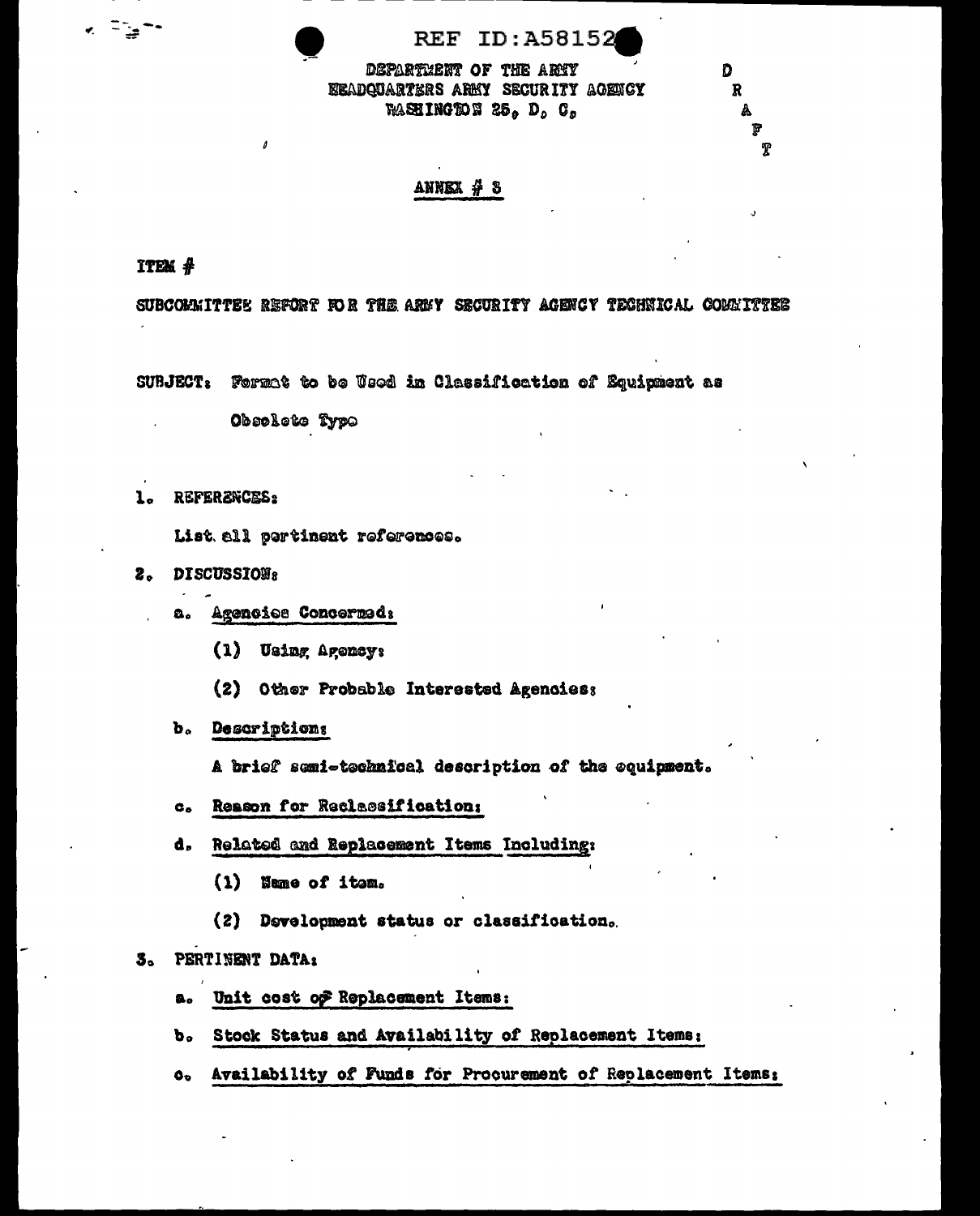- $\frac{1}{2}$ Condition  $\frac{1}{2}$   $\frac{1}{2}$   $\frac{1}{2}$   $\frac{1}{2}$   $\frac{1}{2}$   $\frac{1}{2}$   $\frac{1}{2}$   $\frac{1}{2}$   $\frac{1}{2}$   $\frac{1}{2}$   $\frac{1}{2}$   $\frac{1}{2}$   $\frac{1}{2}$   $\frac{1}{2}$   $\frac{1}{2}$   $\frac{1}{2}$   $\frac{1}{2}$   $\frac{1}{2}$   $\frac{1}{2}$   $\frac{1}{2}$   $\$ an estimate, so state) Quantity a
	- $(1)$ In depots.
	- $(2)$ In hands of troops.
- Unit Cost of Item or Complete Sets  $\mathbf{s}_{\bullet}$
- ${\bf f}$ . Estimated cost of Maintenance per Year if Retained, Including Cost of Rehabilitation of Items Returned to the ZI from Oversons Commendo:
- Compoments and Accessories that will be Considered Obsolete or  $P_{\alpha}$ Otherwice Classified as a Result of this Action;
- Recommended Disposition of Items Classified Obsolete: h.
- Estimate of Funds Required for Disposition if Significant: i.
- j. Security Classifications
- **RECOMMENDATIONS:** 4.

The Subcommittee recommends:

Recommended classification.  $\mathbf{a}$ .

O

- Type classification of components peculiar to this item which have b. no separate classification but are required as separate end items.
- The approval of the proposed disposition as indicated above.  $c_{\bullet}$
- 5. EXHIBITS:

List.

**COORDINATION:** 6.

Coordination was accomplished with the following agencies:

**Agency** 

Representative and Title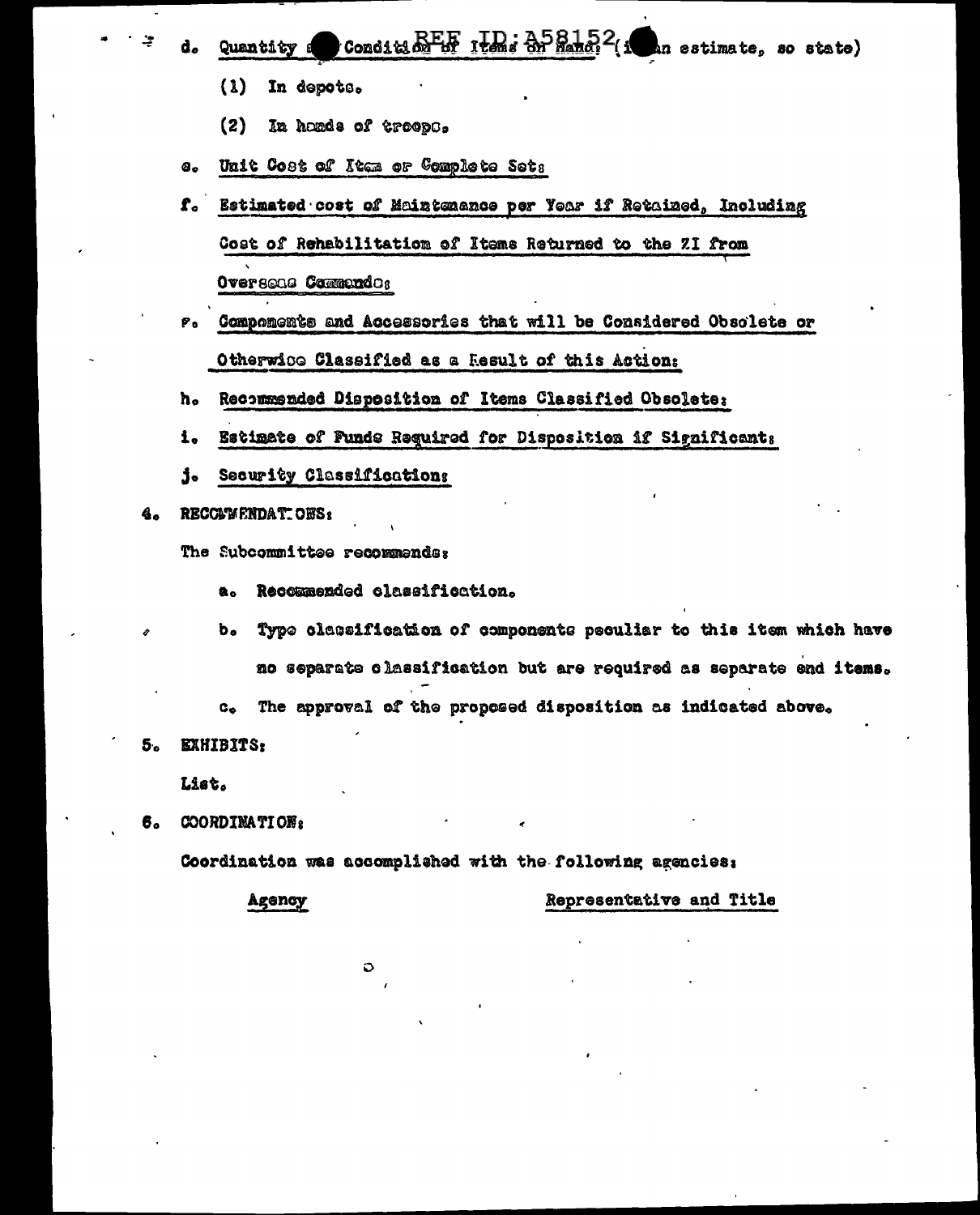| DEPARTMENT OF THE ARMY            | D |
|-----------------------------------|---|
| NEADQUARTERS AREY SECURITY AGE. ! | R |
| WASHINGTON 25. D. C.              | A |
|                                   |   |
|                                   |   |

# $A.3NEX$   $\neq$  4

IT™ ∲

 $\sim 10^7$ 

SUBCJANITTES RAPORT FOR THE ARMY SECURITY AGENCY TECHNICAL COMMITTEE

Format to be Used for Review of Research and Development Projects SUBJECT.

1. REFER NCES:

List all pertinent references.

# 2. DISCUSSIONS:

- a. Agancies Concerned:
	- (1) Directing Agency:
	- (2) Other Probable Interested Agencies:
- b. Purpose:

To insure conformity with the Department of the Army Research and Development Program, to eliminate duplicating and unproductive activities, to insure records on all projects are kept current, and to insure prompt action on all completed projects.

3. RECOMMENDATIONS: (All sub-headings will be included to indicate that they ware considered)

The Subcommittee recommends that:

a. The following projects be continued and the assigned priorities remain the same as indicated.

DA Project  $#$ **Title** Priority